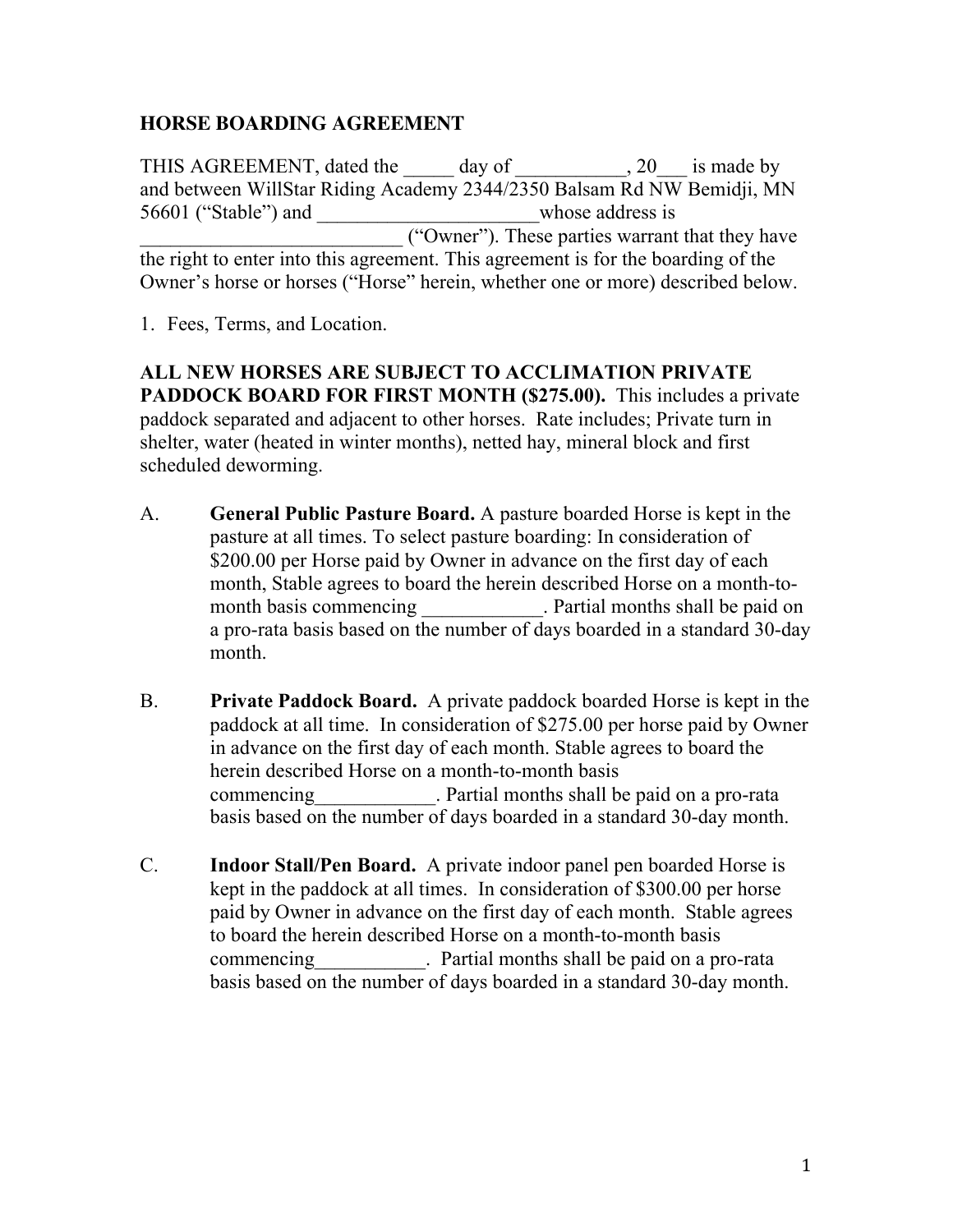2. Additional Services

**HANDLING FEE** : \$5.00 - \$20.00 **NON-RETURNED EQUIPMENT: \$10.00 - \$50.00 GATE OPEN FEE: \$50.00 GARBAGE/LITTERING**: \$5.00 - \$20.00 **BLANKET MAINTAINENCE FEE: \$30.00 a month FEEDING:** \$1.00 per feeding – Owner provides feed. **HORSE HAULING**: \$20 an hour/\$1.00 a mile **EXERCISE RIDE/LUNGE: \$15.00 TRAINING RIDE/LUNGE:** \$25.00 **GUEST HORSE DAY LEASE: \$45.00 GROOMING:** \$10.00 **SHEATH CLEANING:** \$30.00 **WOUND CLEANING & DRESSING: \$2.00 a time LEG WRAPS:** 2 LEGS \$5.00, 4 LEGS \$10.00 **INJECTIONS:** \$5.00 **APPLYING MEDS (provided by owner)**: \$1.00 a time.  $HANDWALKING: $10.00 = 20$  MINUTES **BATHING** (summer months only): \$30.00 **HOT TOWEL BATH (winter months): \$50.00 EXTRA BEDDING:** \$5.00 a shaving bucket

A. Late Fees. If full payment is not received by the fifth of the month, a \$25.00 late fee will be charged. If full payment is still not received by the fifteenth of the month, another \$25.00 late fee will be charged. These amounts are specifically limited, if applicable, to the maximum amount allowed by law.

Description of Horse. The Horse covered by this agreement is described in Schedule "A" attached hereto.

- 3. Feed and Facilities. Stable agrees to provide pasture/paddock access, round bale hay with hay net, water, outdoor riding arena, round pen, tack room, and occasional inspections for injuries and/or illness.
- 4. Graining: Stable agrees to administer daily ration of feed per request and payment from Owner. Owner will include an extra \$1.00 per feeding per day paid in advance. If the Horse will receive special grain or supplements, Owner initial here. Grain feed shall consist of grain supplied by Owner. Owner must supply any supplements or special feeds and a ration scoop or supplement administrator, if desired. Stable agrees to notify Owner when feed supply is low.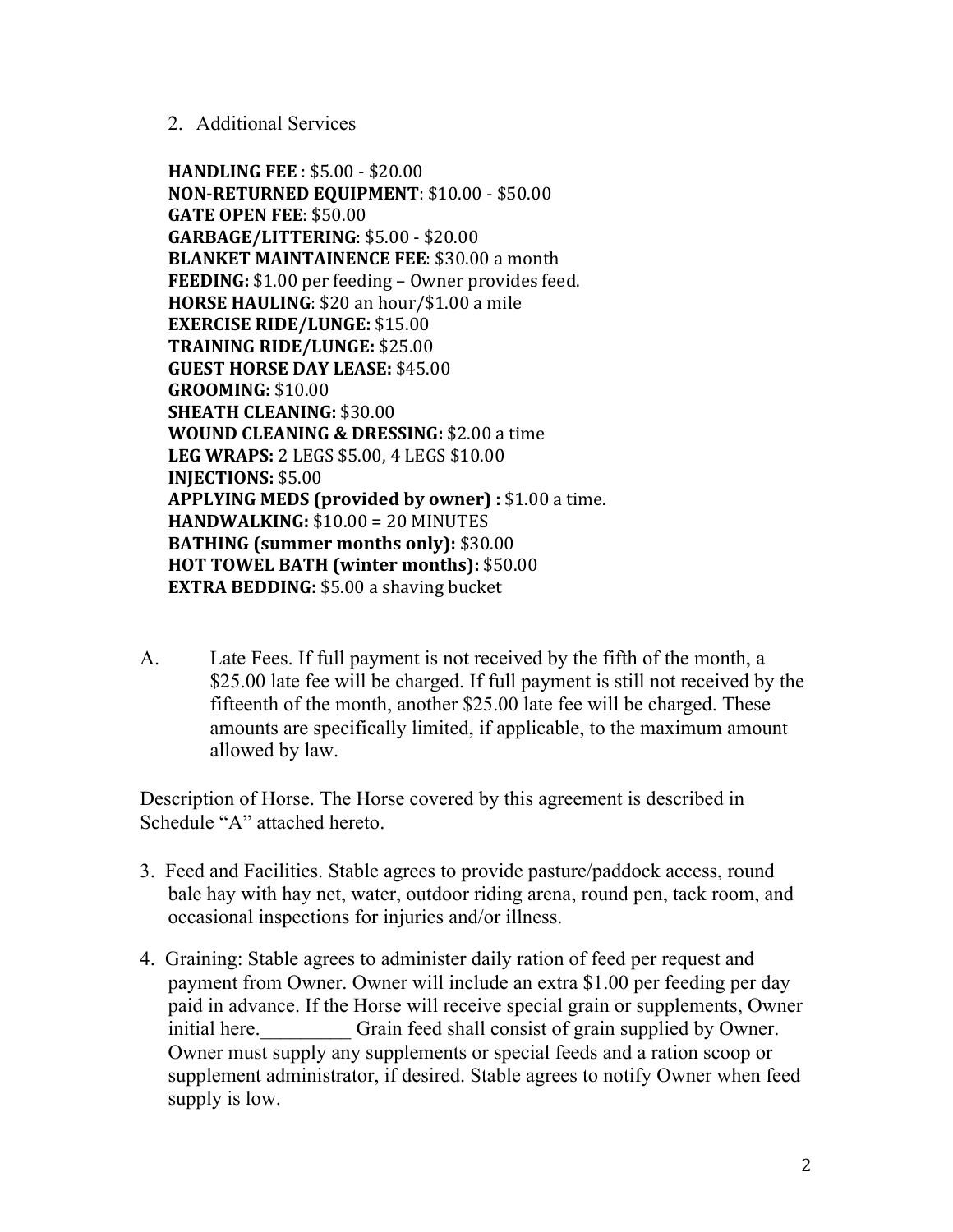Request/Deny Separating. If Owner is boarding more than one Horse, they will be boarded together unless other arrangements are made. Because feeding is done communally, the Stable cannot guarantee that the Horse will actually get its supplements or special feeds, unless the Horse is fed separately at an additional \$30.00 charge per month, paid in advance.

The Horse will *not* be separated at feeding time unless owner initials here: \_\_\_\_\_\_\_\_\_\_\_. If the Horse will receive special feed or supplements, please briefly describe the special feed or supplements here:

If the special feeds or supplements supplied by Owner run out, the Horse will return to communal feeding, and no part of the \$30.00 charge for that month shall be refundable.

 $\mathcal{L}_\text{max} = \mathcal{L}_\text{max} = \mathcal{L}_\text{max} = \mathcal{L}_\text{max} = \mathcal{L}_\text{max} = \mathcal{L}_\text{max} = \mathcal{L}_\text{max} = \mathcal{L}_\text{max} = \mathcal{L}_\text{max} = \mathcal{L}_\text{max} = \mathcal{L}_\text{max} = \mathcal{L}_\text{max} = \mathcal{L}_\text{max} = \mathcal{L}_\text{max} = \mathcal{L}_\text{max} = \mathcal{L}_\text{max} = \mathcal{L}_\text{max} = \mathcal{L}_\text{max} = \mathcal{$ 

- 5. Farrier and Veterinary Care.
- A. Routine Group Care. The Stable arranges for a veterinarian to come to the Stable periodically to administer vaccinations. Notification of this visit will be given by phone and by mail to Owner. If Owner will not be available, Stable staff will be responsible for handling all horses for group veterinary appointments; a \$20.00 fee per Horse per visit will be assessed, to be paid in advance by a check to WillStar Riding Academy L.L.C. By signing this agreement, Owner specifically authorizes Stable staff to make such group appointments and provide such group care as Stable believes necessary.
- B. Deworming. The Stable will buy and administer the dewormer for all horses as per the worming schedule posted in the barn. If the Horse is difficult or dangerous to deworm, a handling fee of up to \$20.00 may be assessed, to be paid with the following month's fees, or a veterinarian may be contacted to deworm the Horse under tranquilizer with the cost assessed to the Owner.
- C. Individual Care. If an individual veterinary or farrier appointment is scheduled, the Owner must contact the Stable and inform the Stable of the appointment. The Owner is responsible to either be present to handle the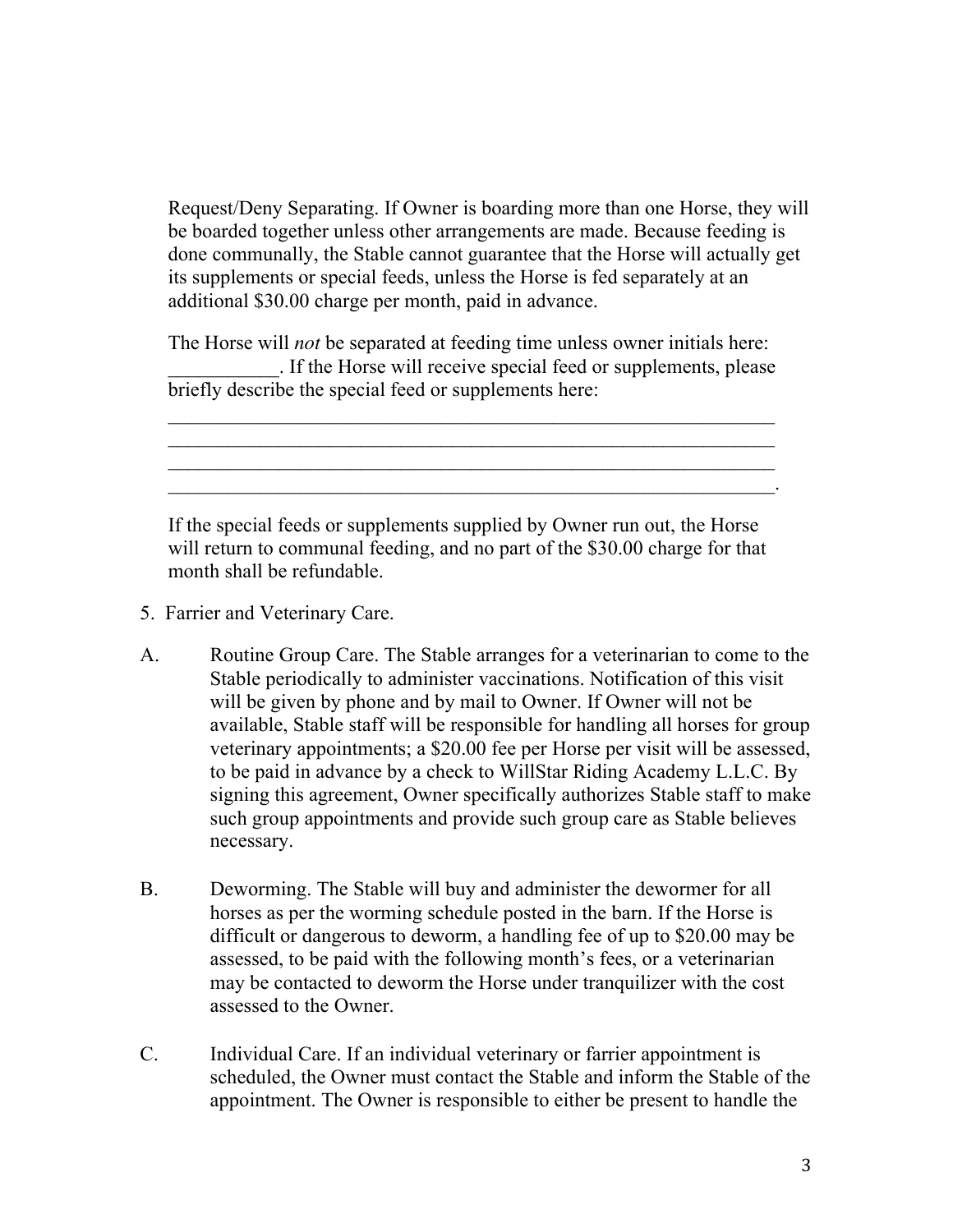Horse, or to make prior arrangements with the Stable to be present at a fee estimated to be between \$5.00 to \$20.00 depending on the extent of the care and handling necessary, to be paid with the following month's fees. If the Owner is not present and no prior arrangements have been made, the veterinarian or farrier may be turned away without servicing the Horse; in this case, the Owner will still be responsible for all fees incurred. The above fee is in addition to the veterinarian's call charge.

- D. Sick or Injured Horses. It is the responsibility of the Owner to provide veterinary care to the sick or injured Horse. If the Owner cannot do so, the Owner should make other arrangements and contact the Stable immediately. The Stable may or may not, depending on the number and availability of staff and the level of care required, be able to care for the sick or injured Horse. If care is possible, the Stable will charge an additional fee estimated to be \$20.00 per day, depending on the extent of the care needed, to be paid with the following month's fees.
- E. Immunizations. Upon arrival of any Horse to the Stable, documentation of current immunization status for all of the following is required: Sleeping Sickness, Tetanus, West Nile, Flu/Rhino, Strangles, and a negative Coggins test. Deworming must also be current. The Horse must stay current on all of the above immunizations and deworming to remain at the Stable. EPM and rabies vaccinations are not required and will not be provided as part of the routine group care, but are recommended by the Stable.
- F. Emergencies. In an emergency situation, the Owner authorizes the Stable as the Owner's attorney in fact to arrange for reasonable care and to bill the costs of that care to the Owner. The maximum cost the Stable is authorized to spend on the Horse in an emergency is \$ The By initialing here, the Owner acknowledges that he or she has read this paragraph and authorizes the Stable to act to provide the care described.

## 6. Adult Supervision.

No child under the age of ten (10) years will be allowed to retrieve or ride horses without adult supervision.

## 7. Pregnant Mares and Foals.

 $\mathcal{L}_\text{max}$ 

Care of pregnant mares and foals is not contemplated in this agreement. By signing this agreement, Owner represents and affirms that each Horse described at Exhibit A is not pregnant. The Stable does board pregnant mares and foals, but individual situations vary considerably and the Owner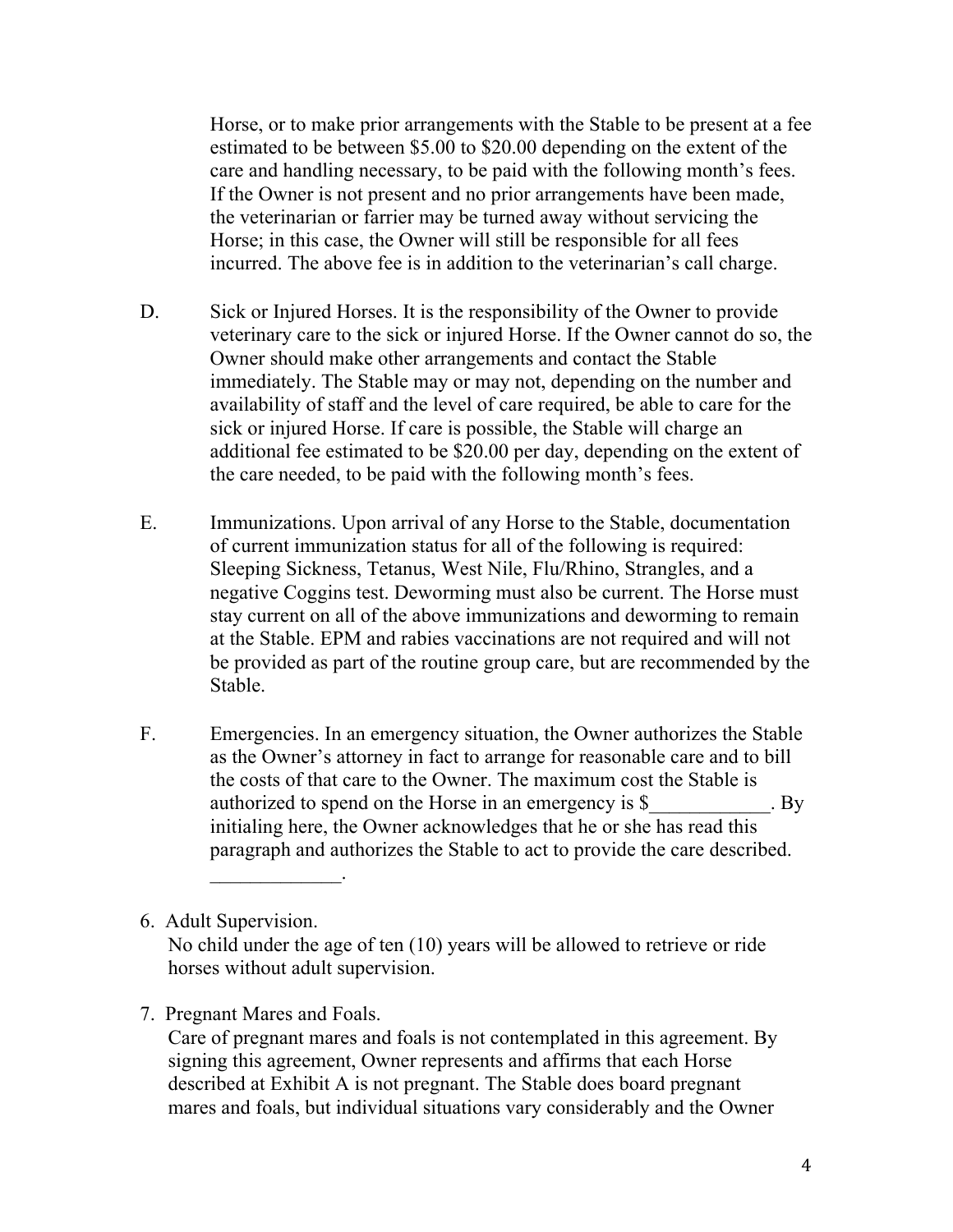and the Stable will have to reach a unique agreement in each case. Please contact the Stable and make special arrangements if you have a pregnant mare or foal.

- 8. Service Charges.
- A. Stable Equipment. A service charge shall be assessed to the Owner for each item of Stable equipment not returned to its proper location. The charge shall be \$10.00 per item, but in no event more than \$50.00 per incident, to be paid with the next month's fees. In addition, the Owner shall pay any cost to repair or replace Stable equipment damaged due to the Owner's or Owner's guest's use thereof or failure to return same to its proper location.
- B. Gates Left Open; Horse Escapes. A service charge of \$50.00 shall be assessed to the Owner if Owner or Owner's guest leaves any gate open, to be paid with the next month's fees. If a horse or horses escape due to the Owner's or Owner's guest's actions or failure to act, an additional fee of \$50.00 per escaped horse shall be assessed to the owner, to be paid with the next month's fees. In addition, the Owner shall pay any actual costs associated with the Owner's or Owner's guest's leaving of the gate open; this includes the veterinary bills or other actual damages of any other owner whose horse escapes and comes to harm as a result.
- C. Manure or Garbage. A service charge of a minimum of \$5.00 will be assessed to the owner if any manure or garbage is left out in any common areas, including the indoor arena, outdoor arena, round pens, hitching post areas, wash rack, and aisleways.
- D. Blanket Maintenance Fee. For an additional \$30 per month, the Stable will a) put on and take off blankets as necessary according to the weather; b) check the blankets daily for tears and wetness underneath and remove them if they are torn or wet; c) fix minor tears temporarily with duct tape (but will contact the Owner to correct large tears); and d) dry damp blankets (but will contact the Owner to remedy very wet blankets). The decision as to whether a tear is large or a blanket is more than damp is at the sole discretion of the Stable, and the Stable shall not be liable for the workmanship of its repairs. The Horse will not be blanketed unless the Owner initials here:
- E. Hauling Horses. The Stable generally does not haul horses. Hauling may be available for an additional fee, depending on whether time allows and staff is available. The Stable does not guarantee that it will be able to haul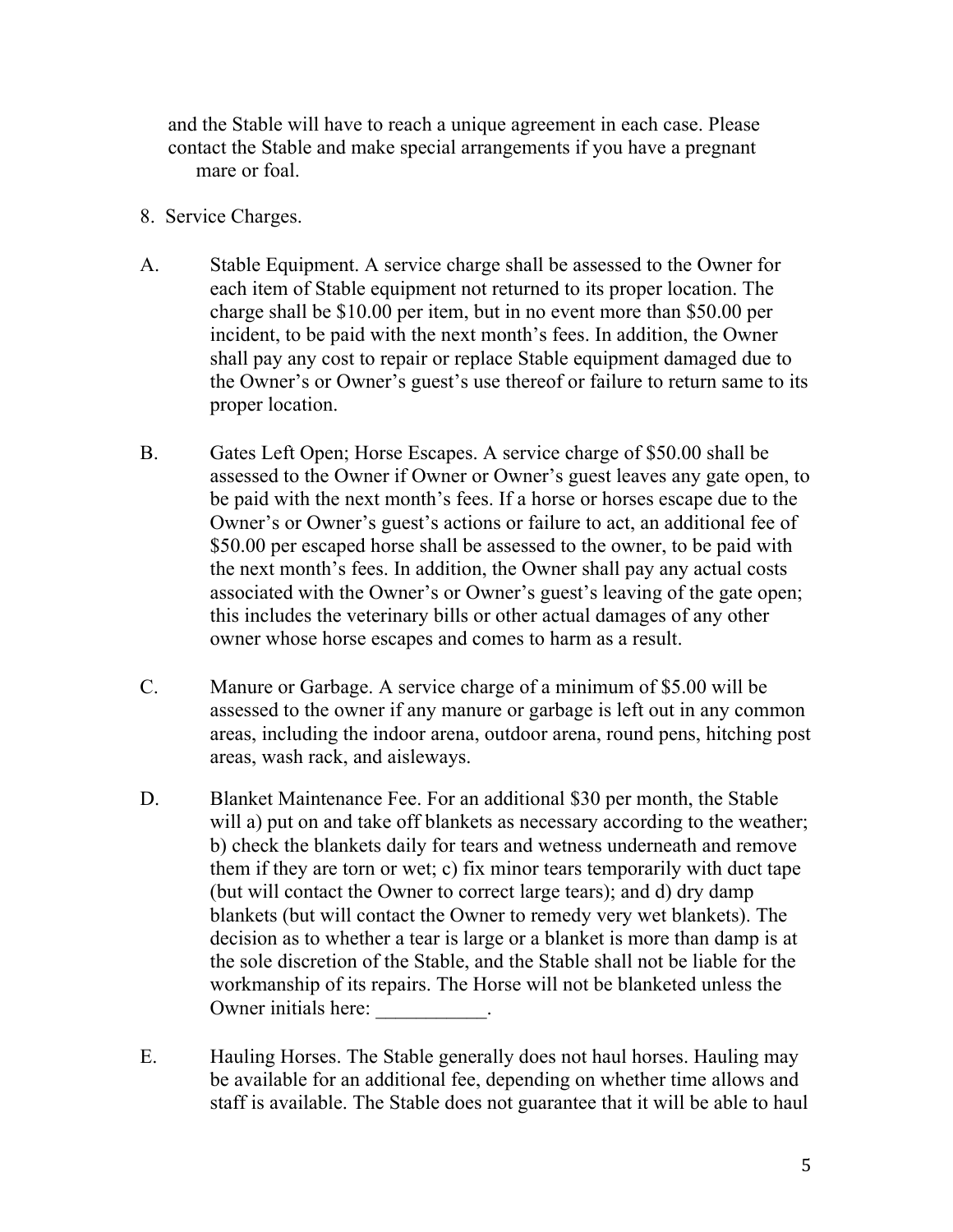horses, even for a fee. Owners needing hauling services are advised to contact the Stable as far in advance as possible. Charge for hauling is \$3.00 a mile. Mileage starts at WillStar and continues until returned to WillStar. If hauler has to load a horse, a \$50.00 minimum per hour charge will be added to haul fee.

- F. Absent Horses. Owners may remove their Horse from the Stable for an extended period of time but still reserve the Horse's place while they are absent. For any length of time less than a month, the Owner must pay the normal amount as if the Horse were present; after a month, the Stable will still guarantee that a place will be available for the Horse at the Stable with a payment of a fee every month paid on the same schedule and terms as normal boarding fees. The fee is \$50.00 for a pasture-boarded Horse and \$100.00 for a stall-boarded Horse. A place may only be reserved for up to three consecutive months, after which the absent Horse must either return or give up its reserved place.
- 9. Risk of Loss. During the time that the Horse is in the custody of the Stable, the Stable shall not be liable for any sickness, disease, theft, death, or injury that may be suffered by or because of the Horse. This includes, but is not limited to, any personal injury or disability the Horse may receive while on or off Stable premises. The Owner fully understands and hereby acknowledges that the Stable does not carry any insurance on any horse (including the Owner's Horse) not owned by the Stable itself. The Owner agrees that all risks relating to the boarding of the Horse(s) are to be borne by the Owner. The provisions of this paragraph shall survive termination of this Agreement, regardless of the reason for termination.
- 10. Dogs. The Stable appreciates that many Owners enjoy having their dogs with them when they come to the Stable. The Owner's dog(s) are allowed on the Stable. However, the Owner is fully responsible for their dog's actions. If the dog causes any damage to property, or any injury or harm to an animal or person, the Owner agrees to reimburse the losses and to indemnify, defend, and hold the Stable harmless from any liability or legal fees resulting from the incident. The Stable reserves the right to require proof of current vaccinations for any dog at the Stable and to require that any dog, at the Stable's discretion, be leashed.
- 11. Hold Harmless. Owner agrees to hold Stable harmless from any claim resulting from damage or injury caused by said Horse, Owner, or guests and invitees, to anyone, including, but not limited to, legal fees, and/or expenses incurred by Stable in defense of such claims. The provisions of this paragraph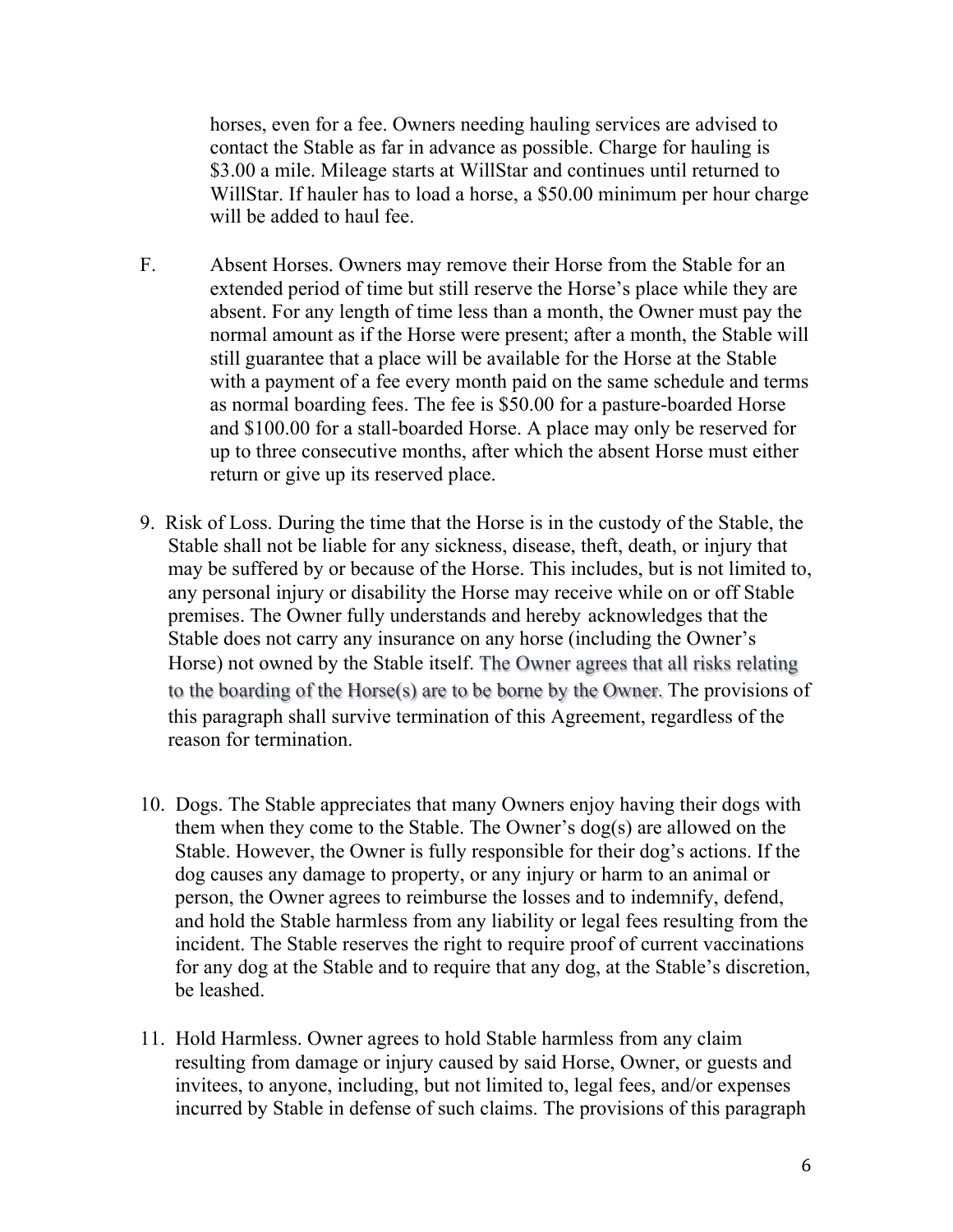shall survive termination of this agreement, regardless of the reason for termination.

- 12. Liability Insurance. It is recommended that the Owner carry in full force and effect, and throughout the period of this Agreement shall continue to carry and maintain in full force and effect, liability insurance protecting Owner and Stable from any and all claims arising out of or relating to this Agreement.
- 13. Emergency Care. The Stable agrees to attempt to contact the Owner, at the following emergency phone number \_\_\_\_\_\_\_\_\_\_\_\_\_\_\_\_\_\_\_\_\_\_\_\_ in an emergency situation or if the Stable feels that veterinary treatment is needed for the Owner's Horse. In the event the Stable is unable to contact the Owner within a reasonable time, which time shall be judged and determined solely by the Stable, the Stable is then hereby authorized to secure emergency veterinary care and/or blacksmith care by any licensed providers of such care who are selected by Stable, as Stable determines is required for the health and well-being of said Horse. The cost of such care secured shall be due and payable by the Owner within fifteen (15) days from the date the Owner receives notice thereof.
- 14. Attorney in Fact. The Owner hereby appoints the Stable, or any employee thereof, to be the Owner's attorney in fact in all matters related to care of owner's horse. This includes, but is not limited to, arranging for veterinary care at the Stable's discretion for which the Owner will be personally liable.
- 15. Optional: Death of Owner; Additional Responsible Person. In the event of the death of the person(s) described herein as the Owner, the following person agrees to be responsible for the Horse's care, including payment of all fees described herein, and shall be treated as an Owner with regard to Stable rules:

| Name    |  |  |  |
|---------|--|--|--|
| Address |  |  |  |
|         |  |  |  |

| City, State, Zip |  |
|------------------|--|
| Phone            |  |

Will this person be the legal owner of the Horse after the Owner's death?

# ACKNOWLEDGMENT

I, have read the terms of this Agreement, I understand them, and I agree that, in the event of the death of the person(s) named as Owner herein, I will pay the fees for the care of the Horse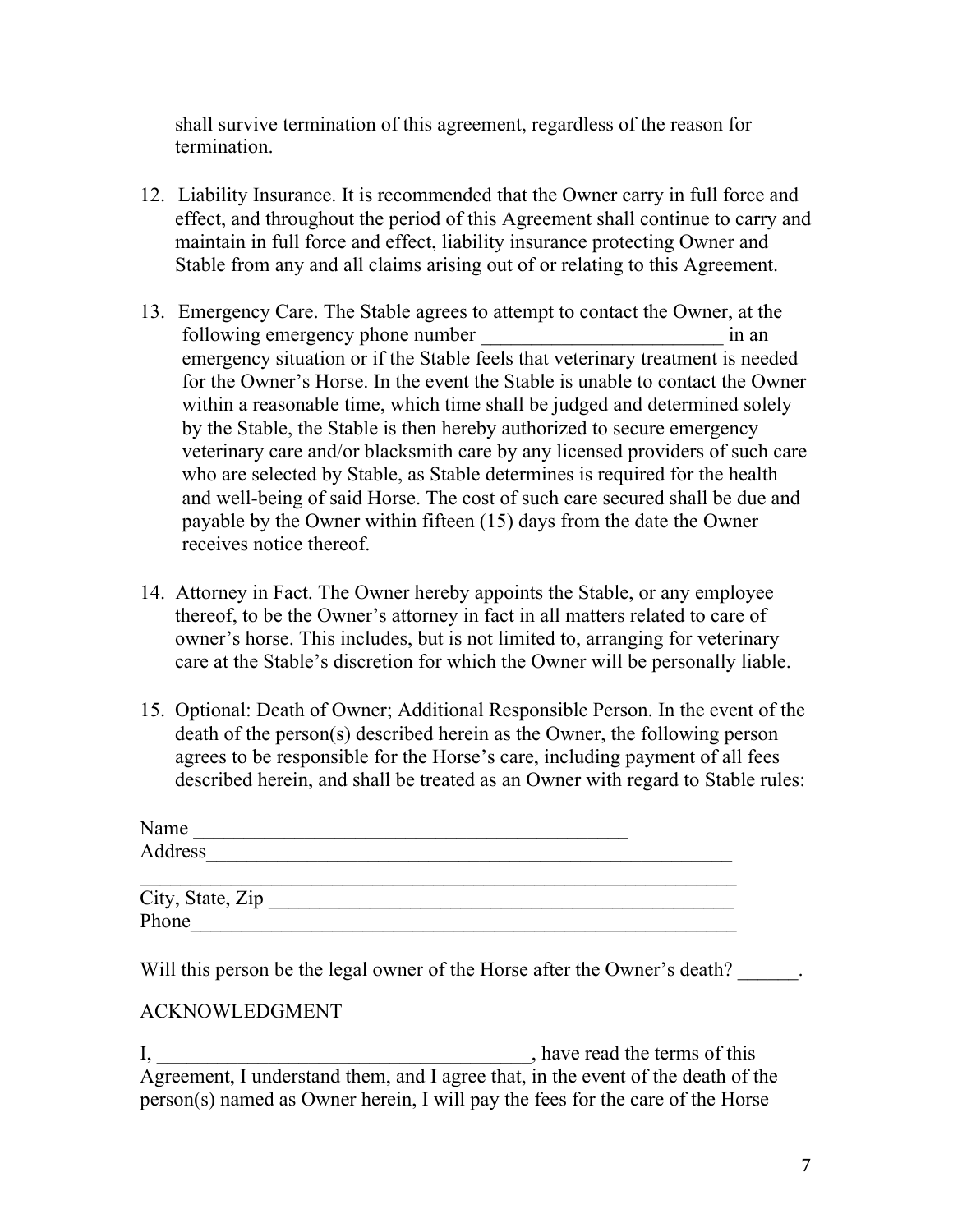described herein and assume all other responsibilities of the Owner herein. I understand that I am *not* responsible for any fees or care of the Horse unless and until the Owner dies, though I do agree to be financially responsible for any unpaid balance due and owing at the time of death. I further understand that I may not actually be the owner of the Horse after the Owner dies, but I am agreeing to become responsible for the Horse's care regardless, at least until the new Owner is ascertained and either claims or abandons the Horse. If I become responsible for the Horse, I agree to sign a new Horse Boarding Agreement substantially identical in its terms to this one.

### Signature of Additional Responsible Person

- 16. Stable Rules. The Owner hereby acknowledges receipt and understanding of the current Stable Rules listed in Schedule C attached hereto and incorporated herein by reference. The Owner agrees that the Owner and the Owner's guests and invitees will be bound and abide by these Rules, and accepts responsibility for the conduct of his/her guests and invitees according to these Rules. These Rules may be amended without notice at the sole discretion of Stable.
- 17. Default. Either party may terminate this Agreement for failure of the other party to meet any material term of this Agreement. In the case of a default by one party, the other party shall have the right to recover legal fees and expenses, if any, incurred as a result of said default. Any payment due Stable under this Agreement shall be due and payable by the tenth day of the month and immediately in the event of termination. Failure to make any payment by said due date shall place owner in default hereunder. Acceptance by the Stable of any late payment shall not constitute a waiver of subsequent due dates or determinations of default.
- 18. Assignment. This Agreement may not be assigned by the Owner without the express written consent of the Stable.
- 19. Voluntary Termination. Either party may terminate this Agreement upon a 30 day written notification mailed or delivered to the other party. Notice shall be given at the addresses given in this agreement or at such other place as the Stable or Owner shall direct in writing.
- 20. Right of Lien. The Owner is put on notice that the Stable has and may assert and exercise a right of lien for any amount due for the value of the food, care, attendance, or accommodation furnished for the Horse, and also for any other charges due hereunder, and further agrees Stable shall have the right, without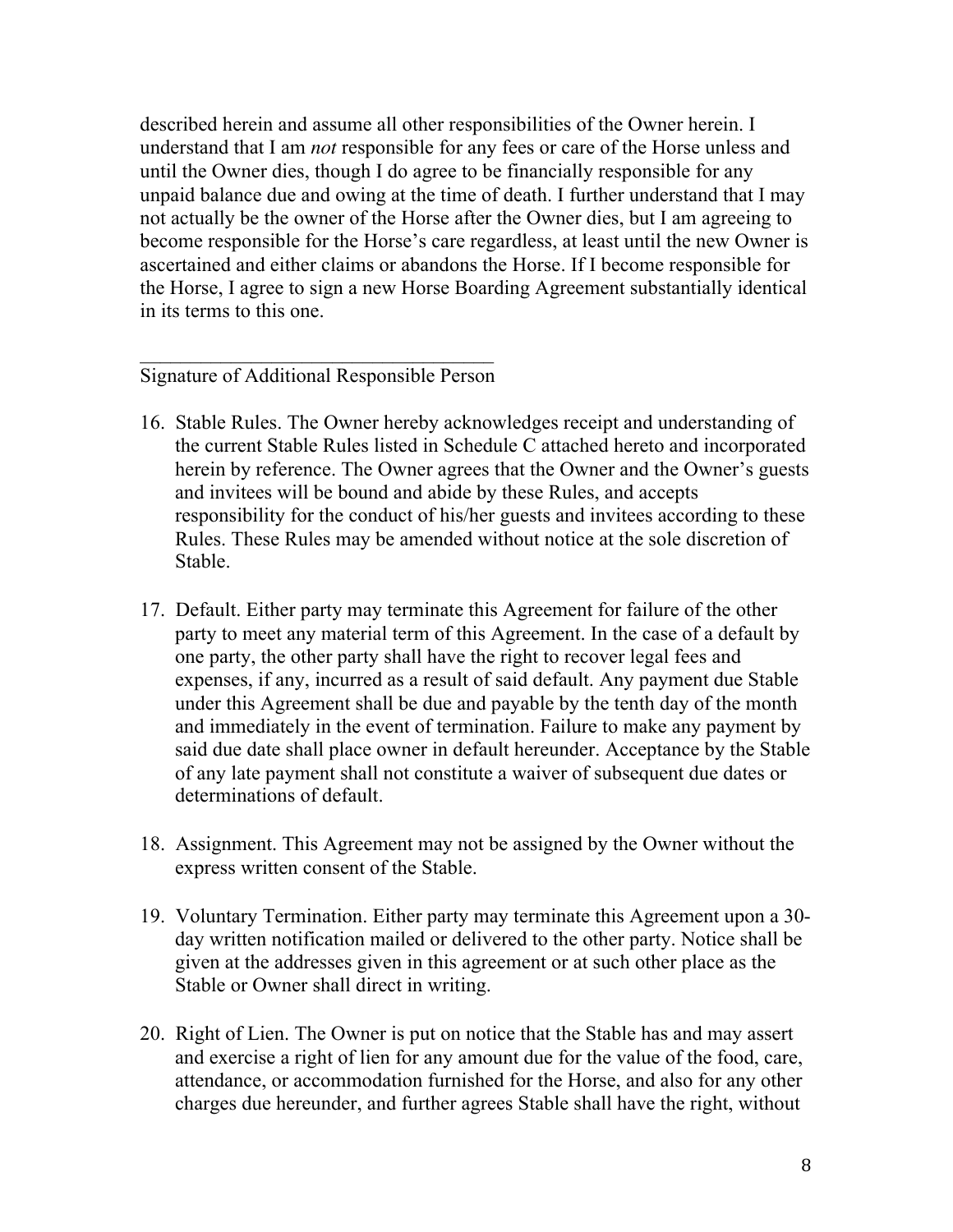process of law, to attach a lien to the Horse after one (1) month of nonpayment or partial payment, and the Stable can then sell the Horse to recover its loss in accordance with the provisions of applicable law. The Stable reserves any and all rights available to it under the laws of the State of Minnesota and any other applicable law or regulations.

- 21. Abandoned Horses. The undersigned acknowledges receipt of Minn. Stat. §346.37 attached hereto as Exhibit D. This statute provides that an abandoned Horse will become the property of the Stable if it remains unclaimed even after reasonable notice is given to the Owner. Consult Exhibit D for full details.
- 22. Law. This Agreement shall be governed by and construed in accordance with the laws of the State of Minnesota.
- 23. Survival of Terms. All of the Owner's obligations hereunder, including specifically and without limitation the obligation to indemnify, defend, and hold harmless the Stable against any claims of personal injury or damage caused by or to the Horse or the Owner's dog(s), shall survive termination of this agreement for any reason.
- 24. Emergency Contact Information. Please list at least two emergency contacts, other than the Owner, below, with as much information as possible:

| 1.Name                                             |                                                                                                                       |           |  |
|----------------------------------------------------|-----------------------------------------------------------------------------------------------------------------------|-----------|--|
| Address                                            |                                                                                                                       |           |  |
| City_______________________State ___________Zip___ |                                                                                                                       |           |  |
| Telephone                                          |                                                                                                                       |           |  |
| 2.Name                                             | <u> 1989 - Johann John Stone, markin sanat masjid a shekara ta 1989 - Johann Stone, masjid a shekara ta 1980 - Jo</u> |           |  |
| Address                                            |                                                                                                                       |           |  |
|                                                    |                                                                                                                       | State Zip |  |
| Telephone                                          |                                                                                                                       |           |  |
| 3. Name                                            |                                                                                                                       |           |  |
|                                                    |                                                                                                                       |           |  |
|                                                    |                                                                                                                       | State Zip |  |
|                                                    |                                                                                                                       |           |  |
| 4. Name                                            |                                                                                                                       |           |  |
| Address                                            |                                                                                                                       |           |  |
| City, _____________________State __________Zip_    |                                                                                                                       |           |  |
| Telephone                                          |                                                                                                                       |           |  |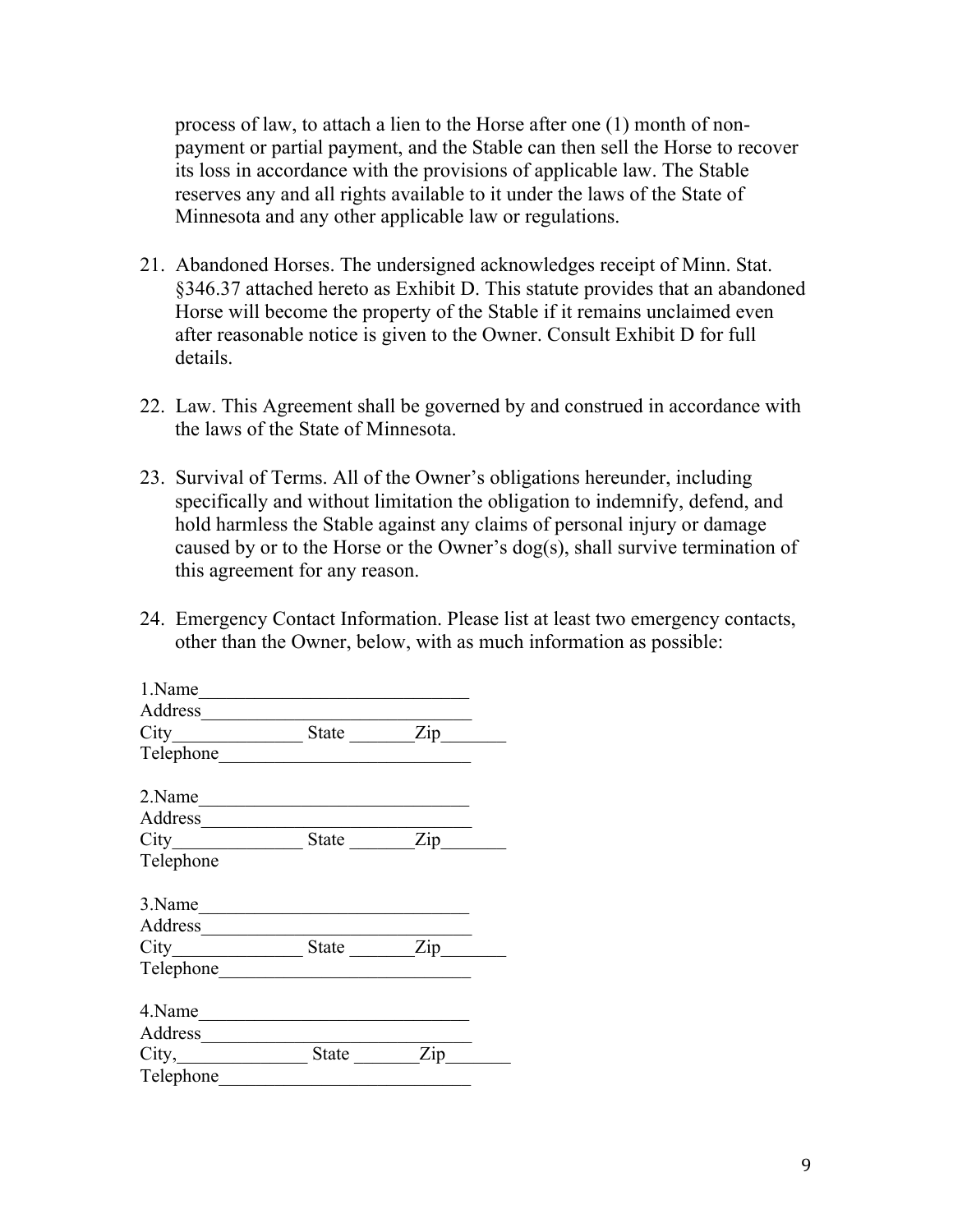# STABLE: WILLSTAR RIDING ACADEMY L.L.C.

By: Crystal and William Shepard the Owners

Telephone

OWNER(S): Crystal Shepard 218-766-7385

William Shepard 218-556-7487

# EXHIBIT A

Description of Horse(s)

| Name: $\frac{1}{\sqrt{1-\frac{1}{2}} \cdot \frac{1}{2}}$                                                                                                                                                                                                                                                                                                                                                                                          |
|---------------------------------------------------------------------------------------------------------------------------------------------------------------------------------------------------------------------------------------------------------------------------------------------------------------------------------------------------------------------------------------------------------------------------------------------------|
| Age:<br><u> 1989 - Johann Barbara, martxa a</u>                                                                                                                                                                                                                                                                                                                                                                                                   |
| Color:                                                                                                                                                                                                                                                                                                                                                                                                                                            |
|                                                                                                                                                                                                                                                                                                                                                                                                                                                   |
| Sex:<br><u> 1980 - Andrea Albert III, martin a bh</u>                                                                                                                                                                                                                                                                                                                                                                                             |
|                                                                                                                                                                                                                                                                                                                                                                                                                                                   |
| Name: $\frac{1}{\sqrt{1-\frac{1}{2}} \cdot \frac{1}{2} \cdot \frac{1}{2} \cdot \frac{1}{2} \cdot \frac{1}{2} \cdot \frac{1}{2} \cdot \frac{1}{2} \cdot \frac{1}{2} \cdot \frac{1}{2} \cdot \frac{1}{2} \cdot \frac{1}{2} \cdot \frac{1}{2} \cdot \frac{1}{2} \cdot \frac{1}{2} \cdot \frac{1}{2} \cdot \frac{1}{2} \cdot \frac{1}{2} \cdot \frac{1}{2} \cdot \frac{1}{2} \cdot \frac{1}{2} \cdot \frac{1}{2} \cdot \frac{1}{2} \cdot \frac{1}{2}$ |
| Age:<br><u> 1989 - Johann John Stone, mensk politik (</u>                                                                                                                                                                                                                                                                                                                                                                                         |
| Color:                                                                                                                                                                                                                                                                                                                                                                                                                                            |
|                                                                                                                                                                                                                                                                                                                                                                                                                                                   |
| Sex:<br><u> 1980 - Andrea Station Barbara, amerikan per</u>                                                                                                                                                                                                                                                                                                                                                                                       |
| Breed:                                                                                                                                                                                                                                                                                                                                                                                                                                            |
| Name: $\frac{1}{\sqrt{1-\frac{1}{2}} \cdot \frac{1}{2}}$                                                                                                                                                                                                                                                                                                                                                                                          |
| Age:<br><u> 1989 - Johann Barn, mars ann an t-</u>                                                                                                                                                                                                                                                                                                                                                                                                |
| Color:                                                                                                                                                                                                                                                                                                                                                                                                                                            |
|                                                                                                                                                                                                                                                                                                                                                                                                                                                   |
| Sex:                                                                                                                                                                                                                                                                                                                                                                                                                                              |
|                                                                                                                                                                                                                                                                                                                                                                                                                                                   |
| Name: $\frac{1}{\sqrt{1-\frac{1}{2}} \cdot \frac{1}{2}}$                                                                                                                                                                                                                                                                                                                                                                                          |
| Age:<br><u> 1989 - Johann Barn, mars eta bainar e</u>                                                                                                                                                                                                                                                                                                                                                                                             |
|                                                                                                                                                                                                                                                                                                                                                                                                                                                   |
| Registration:                                                                                                                                                                                                                                                                                                                                                                                                                                     |
| Sex:                                                                                                                                                                                                                                                                                                                                                                                                                                              |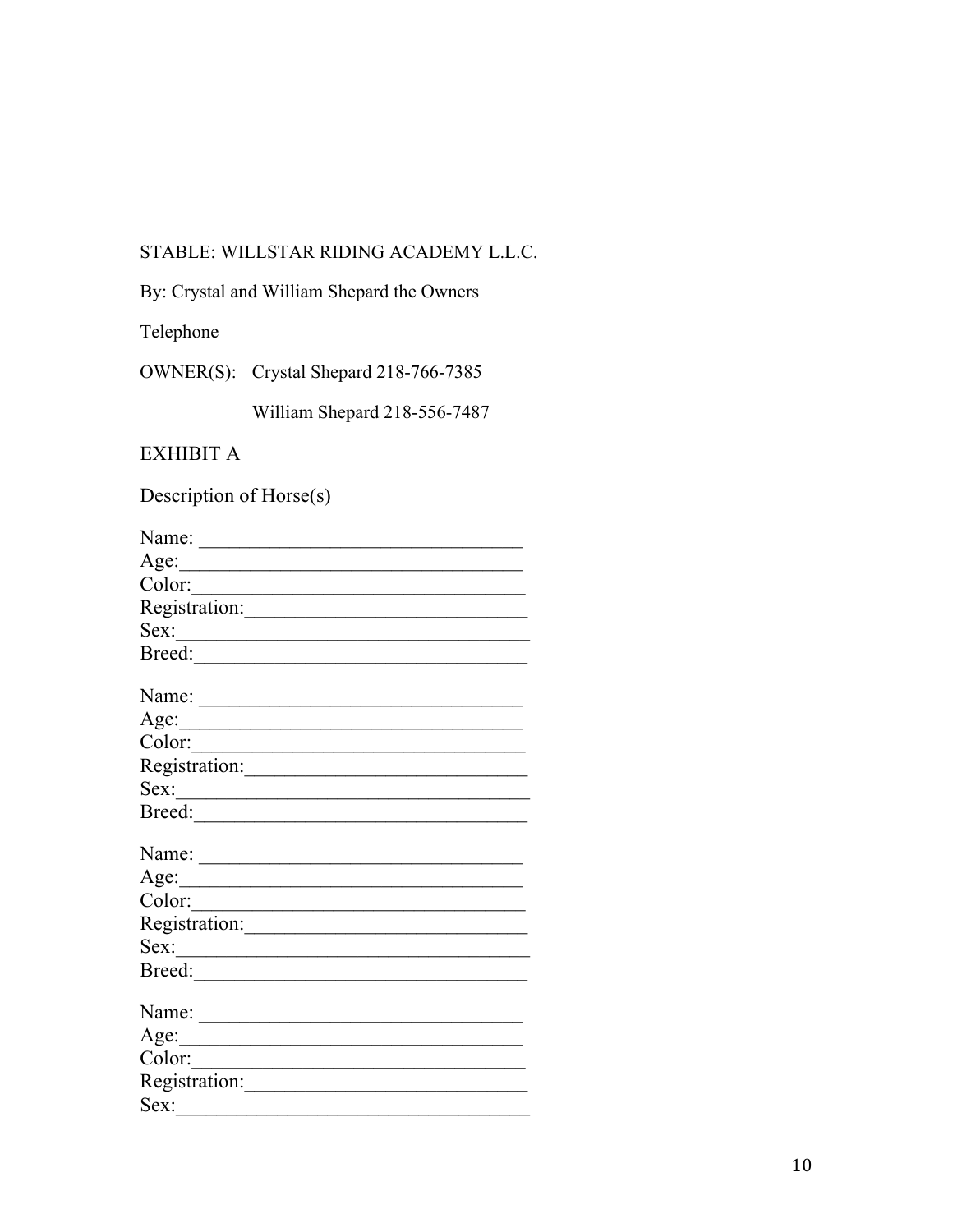Breed:

# EXHIBIT B

Hold Harmless Waiver

I, the undersigned participant intending to be legally bound, hereby certify that I am physically fit and have not been otherwise informed by a physician. I acknowledge that I am aware of all the risks inherent in equestrian activities (including, but not limited to boarding, general riding, lessons, training and competition), including possible permanent disability or death and agree to assume all of those risks. I hereby waive any and all rights to claim for loss or damage arising out of my participation in the equestrian activities at WillStar Riding Academy L.L.C. and any individual working at WillStar Riding Academy L.L.C.

In consideration of WillStar Riding Academy L.L.C. accepting this application, I hereby release and agree to hold harmless, defend, and indemnify the owners, employees, instructors, and the participants of WillStar Riding Academy L.L.C. from any and all claims, actions or damages, without any limitation whatsoever, whether consisting of personal injury or property damage that may result in any way while at WillStar Riding Academy L.L.C., whether such injuries/damage are caused by negligence, assuming myself any and all responsibility and liability for same.

I acknowledge and agree that this hold harmless waiver is binding upon myself and upon my heirs, administrators, executors, and assigns, and I herewith again reaffirm my free and willing intent to exercise it.

I have had an opportunity to have this document reviewed by my attorney prior to signing. Initial here: \_\_\_\_\_\_\_\_\_\_\_.

I HAVE READ AND UNDERSTOOD ALL OF THE ABOVE. Dated this day of \_\_\_\_\_\_\_\_\_\_\_\_\_\_\_, 20\_\_\_\_\_.

\_\_\_\_\_\_\_\_\_\_\_\_\_\_\_\_\_\_\_\_\_\_\_\_\_\_\_\_\_\_\_\_\_\_\_\_\_\_\_\_\_ Signature

**Parent or Guardian (if** 

applicable)

\_\_\_\_\_\_\_\_\_\_\_\_\_\_\_\_\_\_\_\_\_\_\_\_\_\_\_\_\_\_\_\_\_\_\_\_\_\_\_\_\_ Printed Name of Child (if

applicable)

## EXHIBIT C STABLE RULES

1. Each person must be considerate and respectful of others.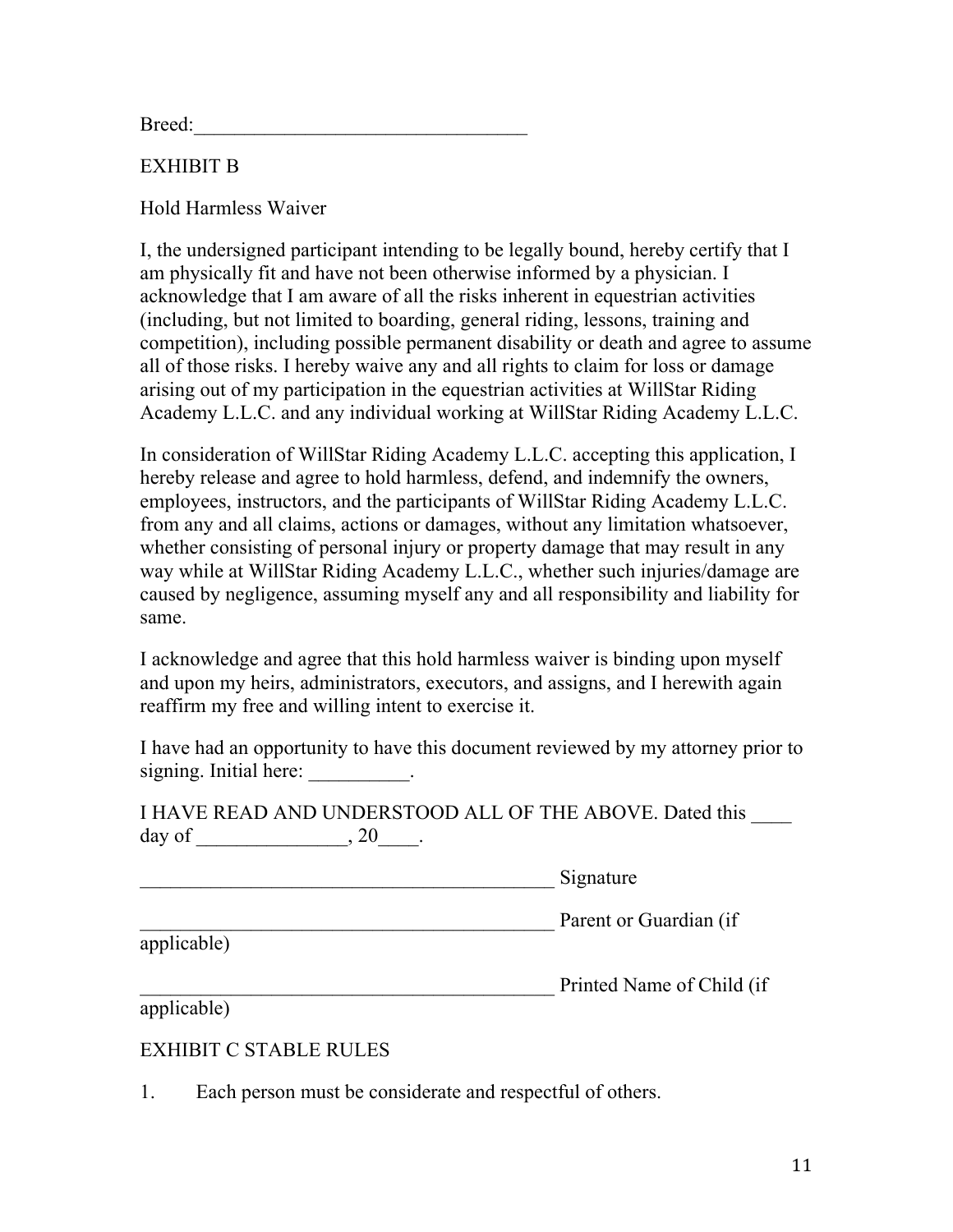- 2. The stable at WillStar Riding Academy L.L.C. is open from 8:00 a.m. to 10:00 p.m. daily only. Owners are permitted to ride only during the stated hours unless otherwise arranged.
- 3. Office hours are from 10:00 a.m. to 5:00 p.m., Monday to Friday. The office will be closed on Thanksgiving, Christmas, Christmas Eve, New Year's Eve, and New Year's Day. Any questions and concerns should be made known during those business hours (except for emergencies). Payments of boarding fees can be made in the office during office hours. After office hours, payments may be made in a locked mailbox near the entrance to the house.
- 4. Owners must make appointments to visit their horses after hours. The Stable is under no obligation to grant such requests.
- 5. If you turn on a light, turn it off when finished. If you open a gate, door, or stall, close it behind you.
- 6. No smoking on WillStar Riding Academy L.L.C. property.
- 7. Keep the tack room tidy and riding arenas clean.
- 8. No visitors allowed in the pasture. Owners may enter the pasture only to retrieve the Owner's horse(s).
- 9. Owners may not handle any horse other than their own or an animal they have leased.
- 10. Do not give treats to any horse other than your own unless written permission is on file with the stable. Some horses may have stomach problems associated with some treats.
- 11. Do not ride without safety equipment. WillStar Riding Academy L.L.C. will not be held responsible for any injury, accident, and/or death occurring because you failed to use the proper safety equipment.
- 12. No one under the age of ten (10) years will be allowed to retrieve horses without adult supervision.
- 13. A service charge of \$10.00 per item (maximum \$50 per incident) plus actual costs of damage or loss shall be assessed to the Owner if any Stable equipment is left out or damaged by the Owner or the Owner's guest. A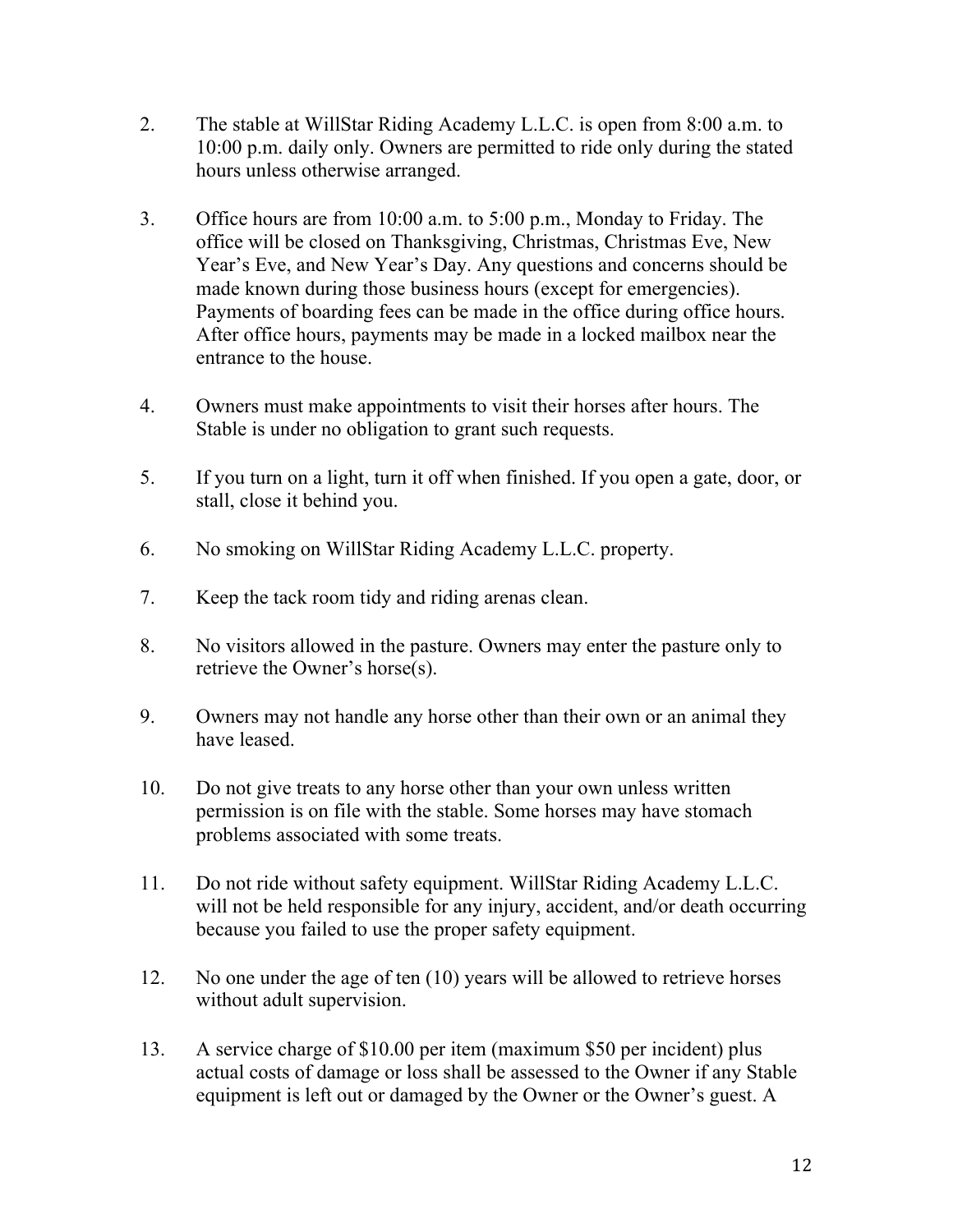services charge of \$50.00 shall be assessed to the Owner if any gates are left open, and an additional \$50.00 shall be assessed to the Owner per horse that gets loose, as well as the actual loss caused by this action or inaction by the Owner or the Owner's guest. Other service charges may apply; see the Horse Boarding Agreement for details.

- 14. Do not spook the horses. WillStar Riding Academy L.L.C. cannot be responsible for any injury, accident, and/or death associated with scaring or spooking a horse.
- 15. Do not tie horses with reins. All horses are to be tied in the aisles with a lead rope. WillStar Riding Academy L.L.C. will not be responsible for any injury, accident, and/or death associated with tying a horse with reins, bailing twine, or any other inappropriate equipment. All horses must be tied with quick release knots. If the Owner or Owner's guest dos not know how to tie a quick release knot, they should ask someone who does.
- 16. Always check your tack before riding. WillStar Riding Academy L.L.C. will not be responsible for the quality of repair of tack and will not be held responsible for any injury, accident, and/or death associated with using tack in ill repair.
- 17. All injuries, accidents, and damages must be immediately brought to WillStar Riding Academy L.L.C.'s attention.
- 18. If you open a gate, door, or stall, close the gate behind you.